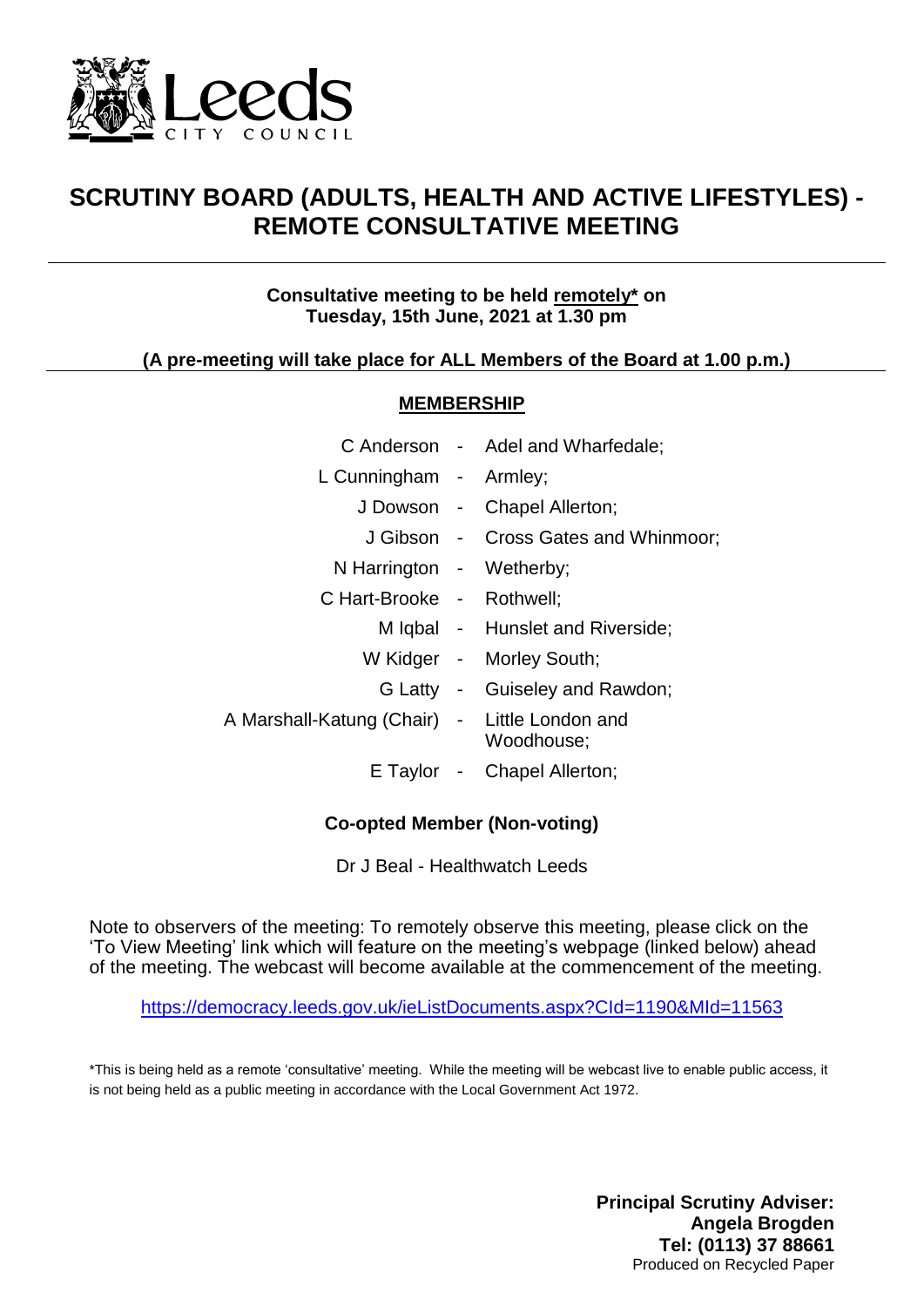# **A G E N D A**

| <b>Item</b><br><b>No</b> | <b>Ward/Equal</b><br><b>Opportunities</b> | <b>Item Not</b><br>Open |                                                                                                                                                                                                         | Page<br><b>No</b> |
|--------------------------|-------------------------------------------|-------------------------|---------------------------------------------------------------------------------------------------------------------------------------------------------------------------------------------------------|-------------------|
| 1                        |                                           |                         | DECLARATION OF DISCLOSABLE PECUNIARY<br><b>INTERESTS</b>                                                                                                                                                |                   |
|                          |                                           |                         | To disclose or draw attention to any disclosable<br>pecuniary or other interests for the purposes of<br>Section 31 of the Localism Act 2011 and<br>paragraphs 13-16 of the Members' Code of<br>Conduct. |                   |
| 2                        |                                           |                         | <b>MINUTES - 16TH MARCH 2021</b>                                                                                                                                                                        | $5 - 10$          |
|                          |                                           |                         | To note for information the draft minutes of the<br>Adults, Health and Active Lifestyles Scrutiny Board<br>meeting held on 16 <sup>th</sup> March 2021.                                                 |                   |
| 3                        |                                           |                         | <b>CO-OPTED MEMBERS</b>                                                                                                                                                                                 | $11 -$<br>14      |
|                          |                                           |                         | To consider and discuss a report from the Head of<br>Democratic Services on the appointment of co-<br>opted members to the Scrutiny Board (Adults,<br>Health and Active Lifestyles).                    |                   |
| 4                        |                                           |                         | <b>SCRUTINY BOARD TERMS OF REFERENCE</b>                                                                                                                                                                | $15 -$<br>34      |
|                          |                                           |                         | To consider and discuss a report from the Head of<br>Democratic Services presenting the Scrutiny<br>Board's terms of reference.                                                                         |                   |
| 5                        |                                           |                         | <b>LOCAL AUTHORITY HEALTH SCRUTINY</b>                                                                                                                                                                  | $35 -$<br>76      |
|                          |                                           |                         | To consider and discuss a report from the Head of<br>Democratic Services presenting information and<br>guidance to assist the Board in undertaking the<br>council's statutory health scrutiny function. |                   |
| 6                        |                                           |                         | SOURCES OF WORK FOR THE SCRUTINY<br><b>BOARD</b>                                                                                                                                                        | $77 -$<br>124     |
|                          |                                           |                         | To consider and discuss a report from the Head of<br>Democratic Services on potential sources of work<br>for the Scrutiny Board.                                                                        |                   |